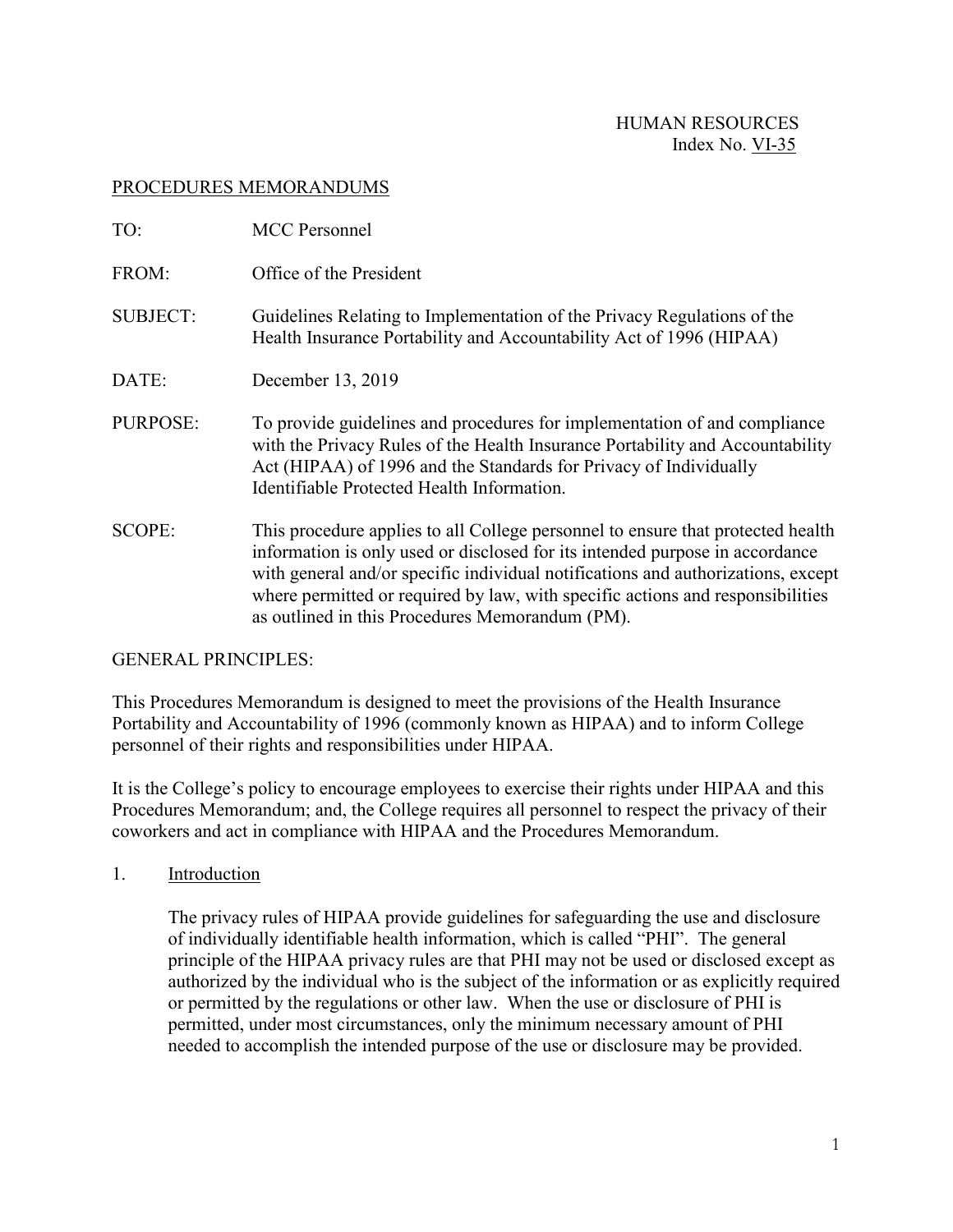MCC is the sponsor of several health plans which are covered by HIPAA. Members of MCC's workforce may have access to health information from the health plans in order to act on behalf of the plans or on behalf of MCC for the administration of the health plans. It is MCC's policy to comply fully with HIPAA's requirements and all MCC personnel must comply with this Procedures Memorandum and with MCC's HIPAA Privacy Rule Policies and Procedures Manual, which is a separate document. This Manual is available at the Human Resources Office, Fort Omaha Campus.

All documentation with regard to compliance with the HIPAA privacy rules, including this Procedures Memorandum and the HIPAA Privacy Rule Policies and Procedures Manual, will be maintained by the Privacy Officer. Such documentation may be revised as necessary or appropriate to comply with changes in the law, standards, requirements and implementation specifications (including changes and modifications in federal regulations). Any such revisions will be promptly documented.

A. Background

The Health Insurance Portability and Accountability Act of 1996 (HIPAA) became law in August of 1996.

The Accountability or Administrative Simplification component of HIPAA required that regulations be developed to implement a comprehensive federal law to protect the privacy and security of health-related data including individually identifiable health care information. The Department of Health and Human Services issued the final privacy regulations on August 14, 2002. These regulations (the Standards for Privacy of Individually Identifiable Health Information) are the basis of the privacy rules.

The privacy rules create national standards to protect health information, setting a minimum standard of safeguards. The rules prohibit disclosure of protected health information, except in accordance with the privacy rules.

- 1) What is Protected Health Information (PHI)? Protected health information, or PHI, includes certain health information that:
	- a) Is collected from an employee, created, or received by certain group health plans, including medical, dental, vision, prescription drug, health care flexible spending account plans and employee assistance programs, relating to the past, present, or future:
		- (1) physical or mental health or condition of an employee,
		- (2) provision of health care to the employee by doctors and health care providers, or
		- (3) payment for the provision of health care to the employee; and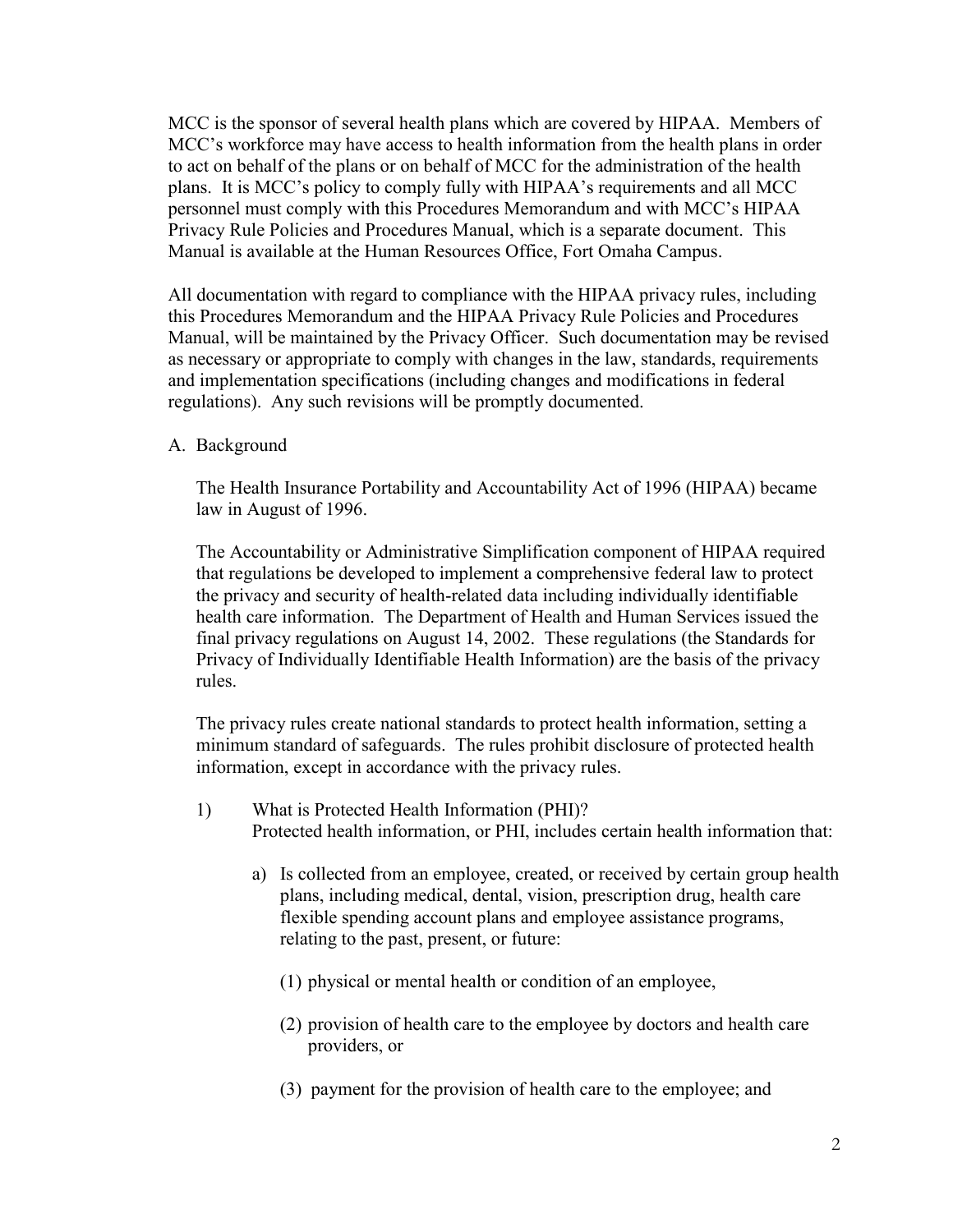b) Identifies the employee to whom it relates or for which there is a reasonable basis to believe that such information could be used to identify the employee.

Examples of PHI are an employee's name, address, telephone number, social security number, diagnosis, treatment history and medication history. This Procedures Memorandum only applies to PHI as defined under HIPAA.

### 2) Who is Covered by HIPAA?

The provisions of HIPAA only apply to "Covered Entities." A Covered Entity includes: (a) health care providers; (b) health care clearinghouses; and (c) health plans.

HIPAA indirectly applies to any organization that exchanges data with a Covered Entity, including business associates, contractors, consultants and researchers using personally identifiable health information.

The College itself is not a Covered Entity; however, the benefit plans of the College that provide health benefits for College personnel are Covered Entities. To clarify this distinction, any references to "MCC" in this Procedures Memorandum shall mean the health plans sponsored by the College or the College solely as the sponsor of such plans.The health plans include the health benefits under the Flexible Compensation Plan and any arrangement that provides group health or dental benefits, but does not include any arrangement providing life, disability, or AD&D benefits or workers' compensation benefits.

Although the plans are Covered Entities, because the plans themselves are not an entity capable of individual action, responsibility for HIPAA must rest with another entity. For purposes of HIPAA compliance, the College is not directly responsible for certain of the health plans for which it is the sponsor. The majority of the health plans sponsored by the College are "fully-insured" plans, meaning that benefits are provided by an insurance contract between an insurance company and MCC and MCC receives only enrollment or summary health information. For these health plans, responsibility for HIPAA compliance rests primarily with the insurance company; these companies have adopted policies and procedures to comply with the HIPAA privacy rules, as described in the privacy notice provided by each company directly to College personnel. Any questions, requests or complaints for these plans should be directed to the individual or entity indicated in the company's notice. Please contact Human Resources if you need assistance in locating or contacting the proper persons with regard to these health plans.

However, one of the health plans sponsored by MCC is "self-insured"—the Flexible Compensation Plan. For this health plan, responsibility rests primarily with MCC, as described below and in MCC's HIPAA Privacy Rule Policies and Procedures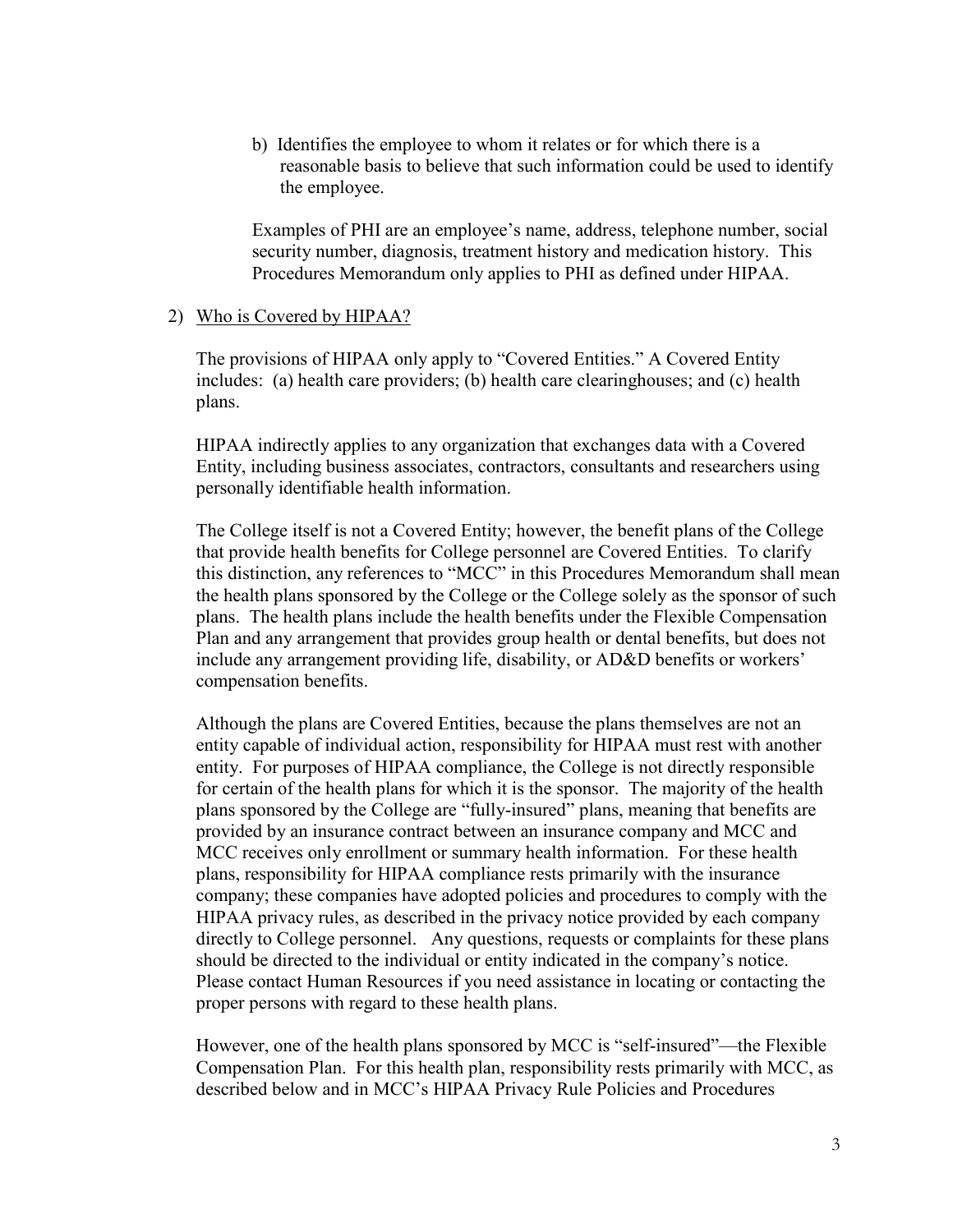Manual. As a result, any references to "health plans" in this Procedures Memorandum shall mean all of the health plans sponsored by MCC. Any references to "Plan" in this Procedures Memorandum shall mean solely the health plans for which MCC is primarily responsible for HIPAA compliance.

### 3) Other Definitions

- a) Business Associate—an entity that performs or assists in performing a plan function or activity involving the use and disclosure or PHI or provides consulting, data, management, legal, accounting, actuarial, consulting or financial services to the Plan involving access to PHI.
- b) Disclosure—the release, transfer, provision of access to, or divulging in any other manner individually identifiable health information to persons outside of MCC and/or the Plan.
- c) Health Care Operations—includes the following activities, to the extent related to administration of the Plan: quality assessment and improvement activities, plan performance reviews, underwriting and premium rating, arranging for medical review or audits, business planning and development, and business management and general administrative activities.
- d) Payment—activities taken by the Plan or by the Human Resources Office to obtain plan contributions (i.e., premium payments or salary reduction amounts), to determine or fulfill a Plan's responsibility to provide benefits, or to obtain or provide reimbursement for health care. Payment may also include eligibility and coverage determinations for coordination of benefits and adjudication or subrogation of health benefit claims; risk adjustment based on enrollee status and demographic characteristics; and billing, claims management, collection activities, obtaining reinsurance payments, and related health care data processing.
- e) Plan—the Flexible Compensation Plan sponsored by MCC.
- f) Treatment—the provision, coordination or management of health care and related services.
- g) Use—the sharing, employment, application, utilization, examination, or analysis of individually identifiable health information by any person working for or within MCC or by a Business Associate of the Plan.
- B. Designation of Privacy Officer and Contact Person

The Director of Human Resources has been designated the Privacy Officer for the Plans. The Director of Human Resources may be contacted: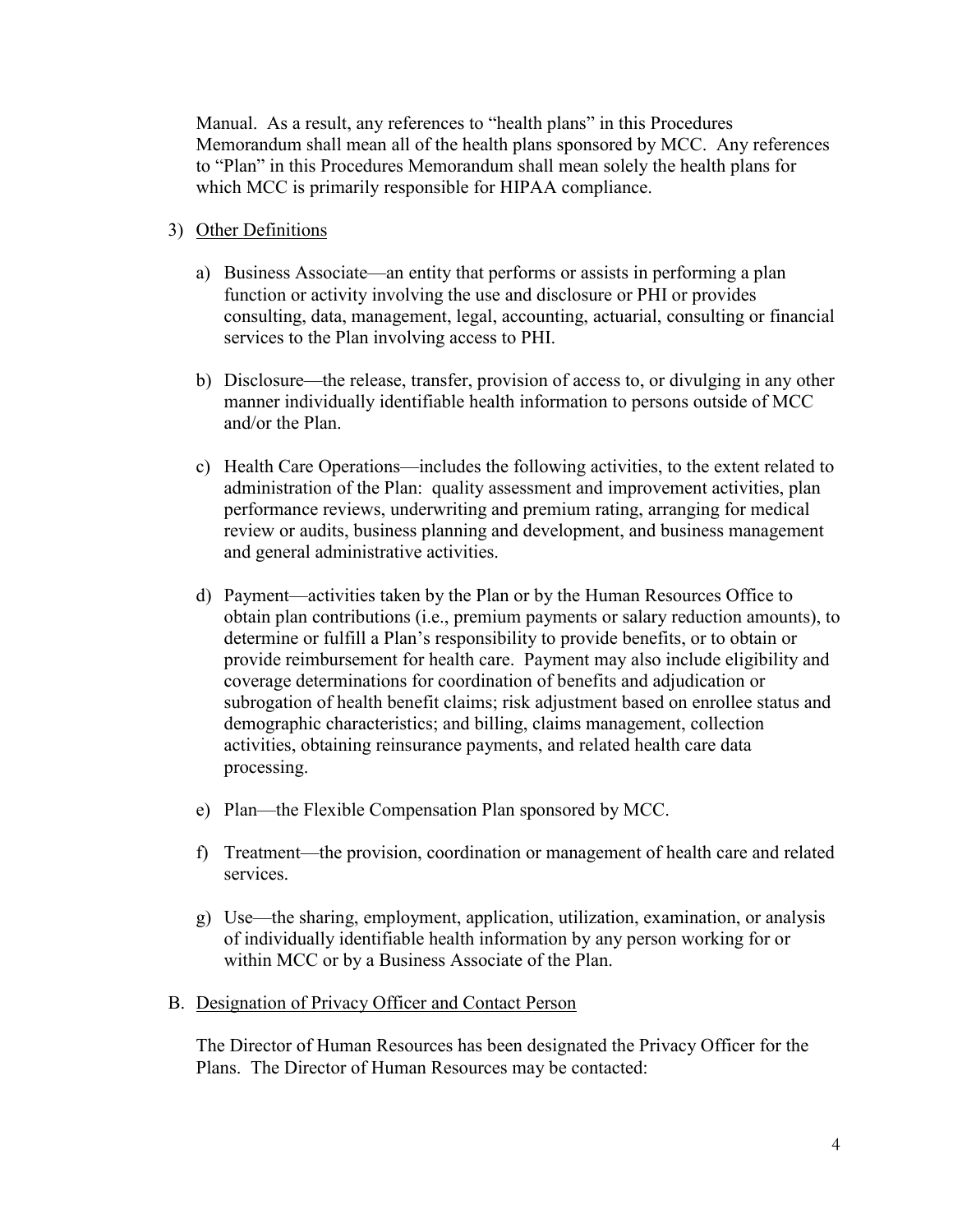- 1) By mail: Human Resources Office Fort Omaha Campus P.O. Box 3777 Omaha, Nebraska 68103-0777
- 2) By phone: 531-622-2234

The Human Resources Office is the contact for the Plan for all questions regarding HIPAA compliance and PHI and to submit a complaint.

## 2. Principles and Objectives of HIPAA Privacy Regulations

The primary objectives of the privacy rules are to address the use and disclosure of individuals' health information and to provide certain rights to individuals over such information. The intent of the rules is to increase the protection of health information by limiting covered entities' ability to use and disclose such information without an individual's advance authorization while granting individuals greater control over and rights to such information. It is the College's policy to use and disclose plan PHI of its employees only in accord with HIPAA. In addition, it is the College's policy to respect and support employees' individual rights over their health information that is held by the Plan. No employee shall be required to waive his or her privacy rights under HIPAA as a condition of treatment, payment, enrollment or eligibility.

# A. Uses and Disclosures of PHI

The privacy rules are designed to ensure that an individual's PHI that is in possession of a health plan is not disclosed to the College, other than to certain human resources personnel who must have access to such information to carry out their responsibilities to the health plans and the College. The rules are also designed to ensure that this information is not available for use by the College to make employment-related decisions about personnel or decisions about other benefit plans sponsored by the College.

The privacy rules generally provide for three categories of uses and disclosures: permitted, authorized, and required.

First, in general, MCC is permitted, and reserves the right, to use PHI for payment purposes or health care operations under the Plan or to disclose PHI to another covered entity for payment purposes or health care operations, in accordance with the HIPAA privacy rules. MCC may also freely use or disclose de-identified information, which is health information that does not identify the individual and with respect to which there is no reasonable basis to believe the information can be used to identify the individual. MCC may, and reserves the right to, disclose PHI to a Business Associate of the Plan and allow such Business Associate to create or receive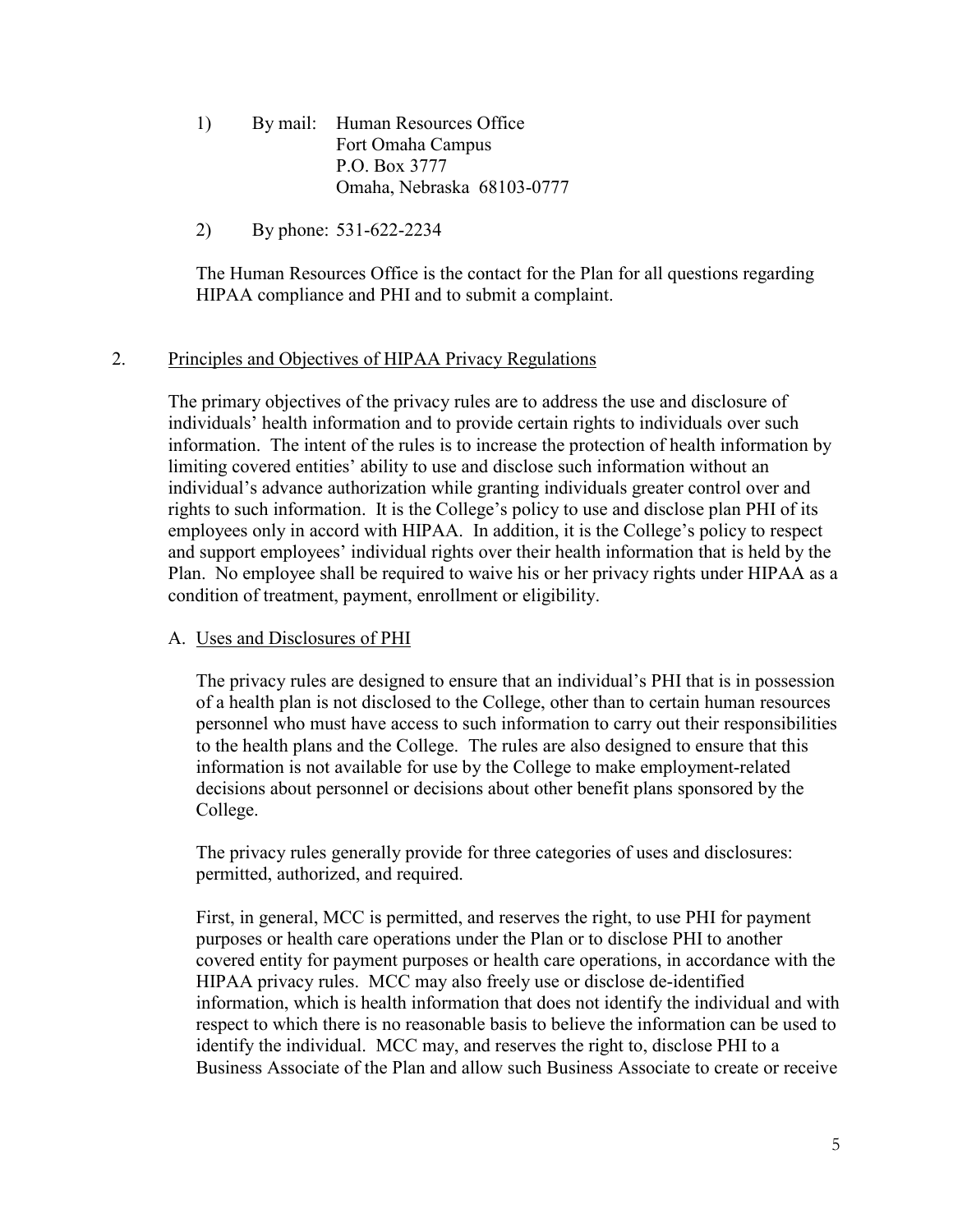PHI on its behalf. Prior to doing so, MCC shall contract with the Business Associate to ensure that it will appropriately safeguard such PHI.

In addition, under the privacy rules, MCC is permitted to use or disclose PHI under the following circumstances without authorization:

- 1) for public health activities;
- 2) to report victims of abuse, neglect, or domestic violence;
- 3) for health oversight activities;
- 4) for judicial and administrative proceedings;
- 5) for law enforcement purposes or otherwise required by law;
- 6) to avert a serious threat to health or safety;
- 7) in relation to workers' compensation programs; and
- 8) for other allowable purposes (including, but not limited to, organ donation, notification of death, specialized government functions, and limited research).

MCC may disclose PHI to a family member, close friend, or other person identified by the employee as a person involved in the health care of an employee without the employee's authorization. MCC will generally rely on the persons listed by employees in their emergency contacts as being those to whom a disclosure may be made, unless the employee specifically objects to such disclosure, or in an emergency.

Second, MCC may disclose PHI for any purpose for which an employee has provided a valid authorization, to the extent consistent with its terms and conditions. Authorizations are discussed in more detail in a later section of this Procedures Memorandum.

In addition, in accordance with the privacy rules, MCC may treat a personal representative of an employee as if he or she were the employee with regard to PHI. Personal representatives include, but are not limited to, the parent or guardian of a minor, the executor or administrator of the estate of a deceased employee, or a person holding a power of attorney for an employee. The Privacy Officer shall have the sole discretion in determining whether to disclose PHI to a personal representative and may refuse upon a reasonable belief that such act would endanger the employee.

Lastly, under the privacy rules, MCC is required disclose PHI under the following circumstances: (1) to the employee who is the subject of the PHI, and (2) to the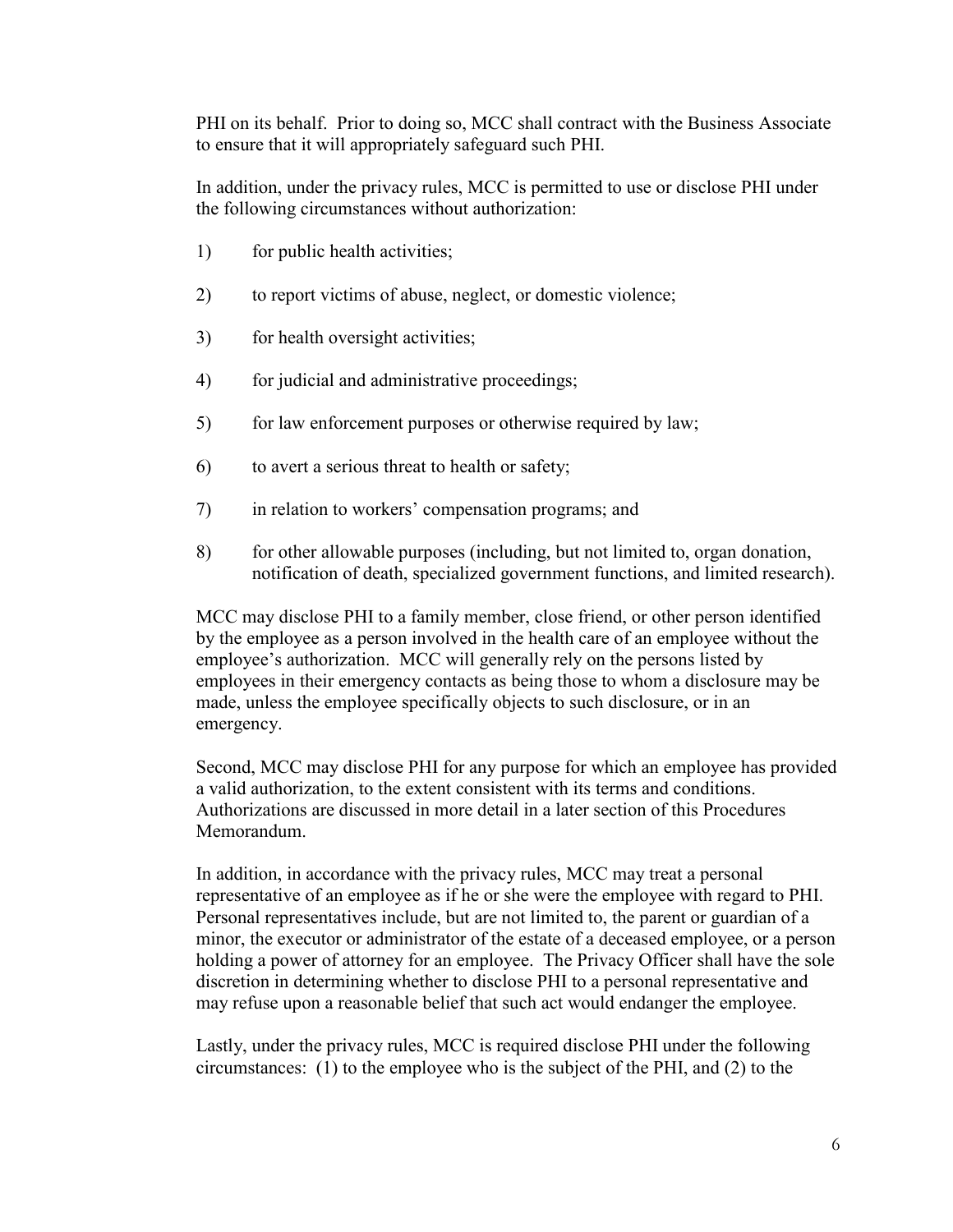United States Department of Health and Human Services for purposes of enforcing HIPAA.

In no event shall PHI be used or disclosed for the payment or operations of any nonhealth benefits without the authorization of the employee or unless such use or disclosure is authorized or required by and to the extent necessary under other federal or state law.

In the event of any use of disclosure in violation of this Procedures Memorandum or the HIPAA Privacy Rule Policies and Procedures Manual, MCC shall mitigate, to the extent possible, any harmful effects that become known to MCC. If an employee becomes aware of a disclosure or use of PHI, either by an employee or a Business Associate of the Plan, the employee should immediately contact the Privacy Officer so appropriate steps may be taken to mitigate any harm.

## B. Minimum Necessary Standards

When implementing the procedures of MCC's HIPAA Privacy Rule Policies and Procedures Manual, MCC shall make reasonable efforts to ensure that only the minimum amount of information necessary to satisfy the particular purpose of the use or disclosure is provided. The minimum necessary shall be determined by the Privacy Officer taking into account the purpose of the use or disclosure.

The Privacy Officer may review all disclosures to ensure that the amount of information disclosed is the minimum necessary. In general, MCC will not release its entire PHI record of an employee unless justified as the minimum necessary for the stated purpose.

In accordance with the privacy rules, MCC may presume that requests from public officials, health care providers, health care plans, and Business Associates as well as requests under a valid authorization and from employees are for the minimum amount of information necessary for the stated purpose. In addition, the minimum necessary standard does not apply to uses or disclosures to the employee or the Department of Labor and to those made under a valid authorization or as required by law.

### C. Individual's Rights Regarding Control of Uses & Disclosures of PHI

HIPAA entitles individuals to request restrictions on the use and disclosure of their PHI. For the Plan, any such request must be made in writing to the Privacy Officer. It is in the Privacy Officer's sole discretion whether to honor such request.

In addition, personnel may request to receive any communication concerning their PHI by alternative means or at alternative locations. Personnel may request that they be contacted only at work or only by written mail. Any such request must be made in writing to the Privacy Officer. It is in the Privacy Officer's sole discretion whether to honor such request. The alternative means or location requested must be reasonable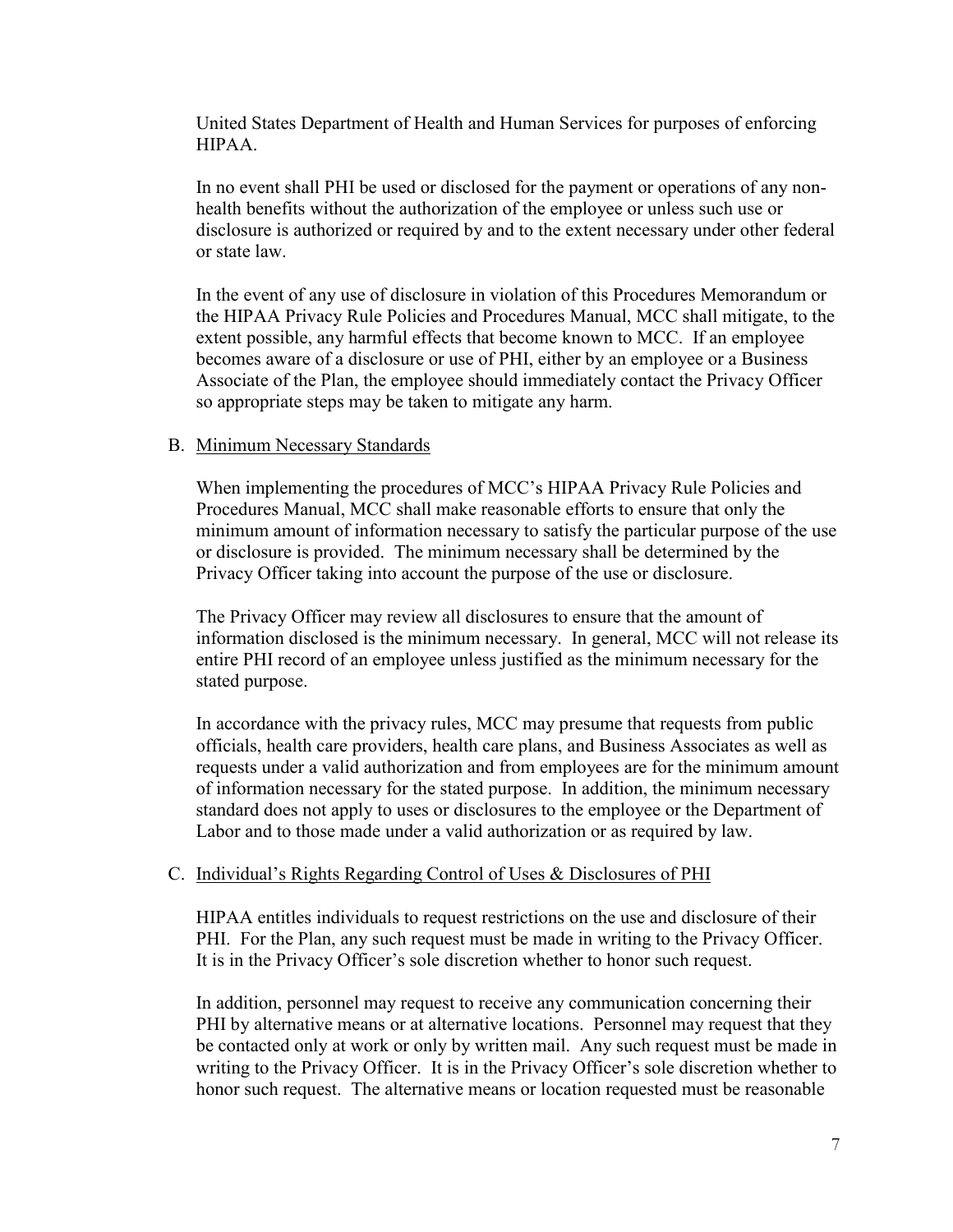and must allow the Privacy Officer to meet its HIPAA privacy responsibilities; however, the Privacy Officer will make every effort to honor the request if an employee provides information that the disclosure of the PHI could endanger the employee.

## D. Individual's Right to Request Access to, an Accounting of, or the Amendment of PHI

HIPAA gives individuals the right to access, inspect, and obtain copies of their PHI from a covered entity. To the extent that the Plan maintain PHI, employees may request a copy of PHI in designated record sets maintained by the Plan (or their Business Associates) or a summary of such PHI by making such request to the Privacy Officer in writing. A designated record set is a group of records maintained by or for a covered entity. With regard to a health plan, this record set may include enrollment, payment and claims adjudication information as well as other PHI used by or for the plan to make coverage decisions. MCC may impose a fee for providing access to or summarizing or copying PHI.

An individual may request an amendment to the PHI maintained by the Plan. The request must be made in writing to the Privacy Officer, who will consider the request and respond. If the request is made by another covered entity, MCC shall generally make such amendment.

HIPAA also gives individuals the right to obtain an accounting of certain disclosures of the individual's PHI. In general, an accounting will provide a list of disclosures, including the date of the disclosure, a brief description of the information disclosed, a brief statement of the purpose of the disclosure, and a copy of the written request for such disclosure, if any. An accounting may include any disclosures made in the last 6 years beginning on April 14, 2004, but will not include all disclosures, for example, disclosures:

- 1) to carry out treatment, payment or health care operations;
- 2) to individuals concerning their own PHI or to their personal representative, family member, close friend, or other person identified as being involved in the individual's health care;
- 3) incident to an otherwise permitted use or disclosure;
- 4) pursuant to an authorization;
- 5) as part of a limited data set; or
- 6) for national security or law enforcement purposes.

Requests for accountings must be made, in writing to the Privacy Officer. The Privacy Officer will generally respond to the request within 60 days; however, if this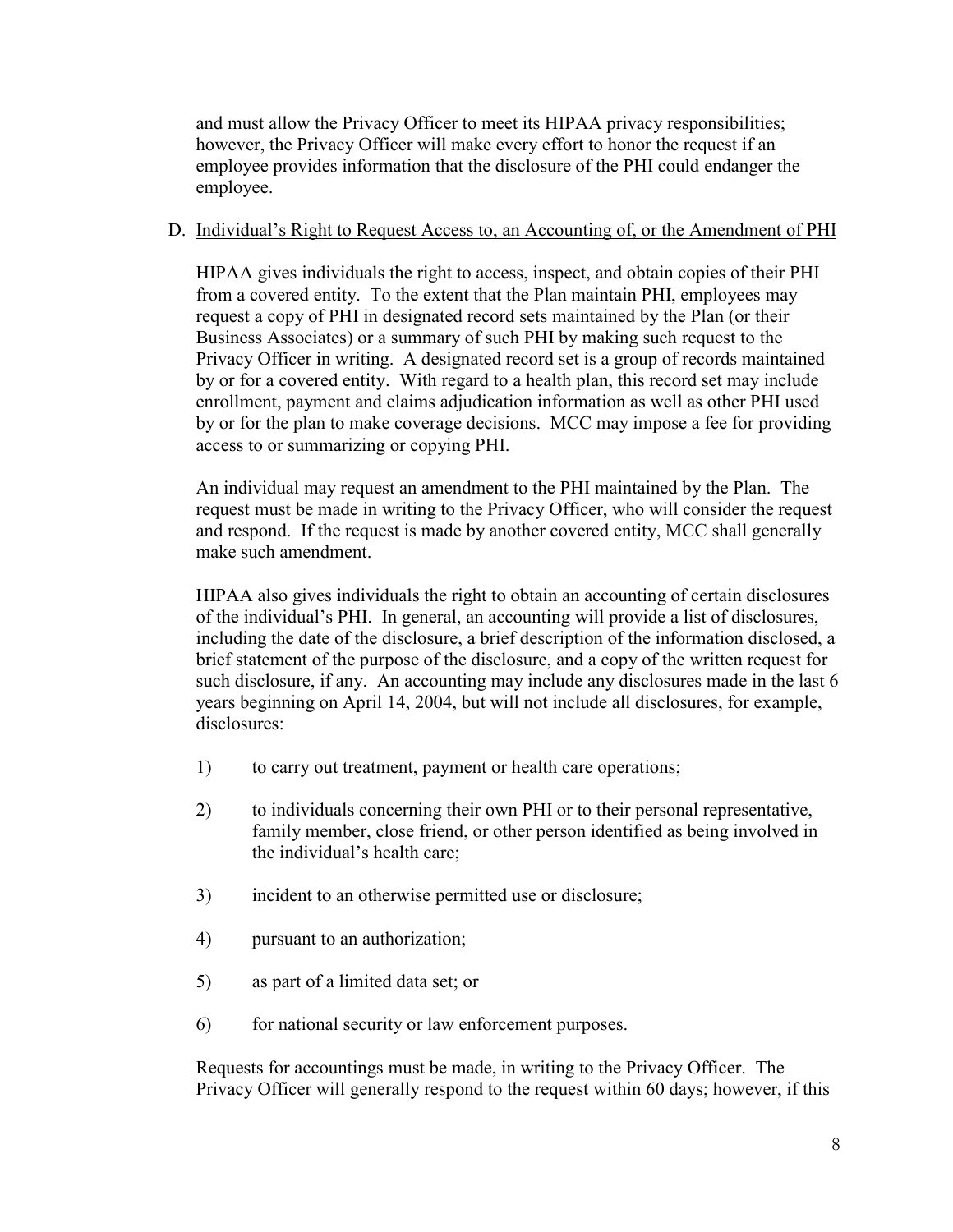is not possible, the Privacy Officer may provide the employee with a written notice that extends the period an additional 30 days and states the reason for the delay and the date on which the accounting will be provided. Although the first accounting in any 12 month period will be provided free of charge, the Privacy Officer may impose reasonable fees for producing and mailing any additional accountings.

## E. Notice of Privacy Practices

MCC shall notify personnel of their rights under HIPAA as required by the privacy rules. The Privacy Officer is responsible for developing and maintaining a notice of the HIPAA privacy practices applicable to the Plan. The HIPAA Privacy Notice describes, in detail, the following:

- 1) the uses and disclosures of PHI that may be made by the Plan;
- 2) individual rights under HIPAA's privacy rule, and
- 3) the legal duties of the Plan with respect to PHI.

The HIPAA Privacy Notice will inform personnel that certain MCC staff members will have access to PHI in connection with administration of the Plan and will provide a description of the complaint procedures, contact information for questions and further information, and the date of the Notice.

The Notice will initially be delivered to all personnel no later than April 14, 2004. Following the initial delivery, the Notice will be provided on an on-going basis upon enrollment in the Plan and at least once every 3 years to all personnel. The Notice will also be provided to all personnel within 60 days of a material change to the information provided in the Notice.

If a change in law impacts the Notice, the Notice will be promptly revised and provided to personnel. However, unless the law provides otherwise, any such change will be effective only with respect to PHI created or received after the effective date of the revised Notice.

## F. Authorizations for Use and Disclosure

An employee may authorize MCC to use or disclose PHI. The authorization must be a signed and dated document that contains specific information, including the PHI to be disclosed, the persons permitted to receive the PHI, and an expiration date. The procedures for authorizations are provided by MCC's HIPAA Privacy Rule Policies and Procedures Manual.

When implementing the procedures of MCC's HIPAA Privacy Rule Policies and Procedures Manual, MCC shall take reasonable steps to verify the identity and authority of the person or entity requesting access to any PHI in MCC's possession.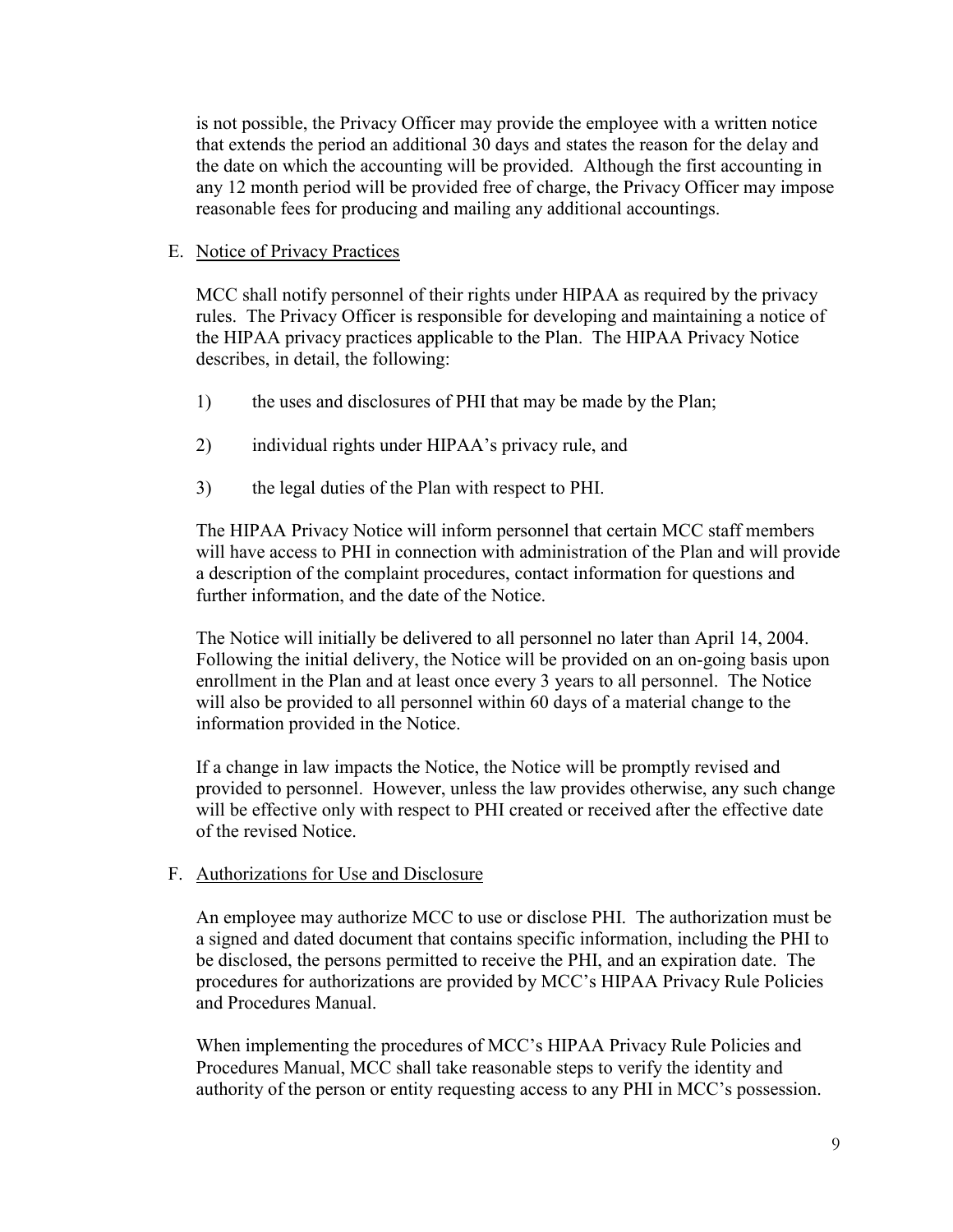This shall include requesting an authorization from any individual or entity that is not a Business Associate of the health plans sponsored by MCC. However, an authorization is not required for a situation involving treatment, payment, or health care operations or a situation for which the regulations allow such release when notice to agree or object is provided. MCC shall use the procedures and the forms outlined in MCC's HIPAA Privacy Rule Policies and Procedures Manual.

Reasonable steps for verification may include, but are not limited to: reviewing identification or a power of attorney or other paperwork legally authorizing the individual to obtain PHI for the employee, a written statement on letterhead, or personal knowledge of the requesting party.

### G. Training

To meet the requirements of the privacy rules and to promote understanding of and compliance with HIPAA, MCC will provide training to its personnel on the requirements of HIPAA at a level appropriate for such person. For example, for staff members who may have access to PHI from the health plans, MCC may provide training sessions on its privacy policies and procedures while personnel without such access may receive a brief, written explanation of HIPAA with their HIPAA Privacy Notice. At a minimum, all employees commencing employment after April 14, 2004, shall receive a summary of MCC's responsibilities under the Privacy Rule during new employee orientation.

The Privacy Officer is responsible for developing training programs and materials so that all staff members receive the training necessary and appropriate to permit them to carry out their duties.

### H. Business Associates and Agreements

HIPAA requires a health plan to obtain satisfactory assurances from Business Associates that they will safeguard the PHI they receive or create on behalf of the health plan. These assurances must be set out in a written contract or other agreement.

MCC shall enter into a written agreement prior to releasing any PHI to a Business Associate in accordance with the business associate policy found in the MCC HIPAA Privacy Rule Policies and Procedures Manual. In addition, MCC shall, to the extent required by law, enter into a written agreement as a Business Associate with each company responsible for HIPAA compliance for any of the health plans.

### I. Complaint Procedures and Anti-Retaliation Policy

If an employee believes that the College has failed to abide by the terms of HIPAA, the employee has a right to file a written complaint. Any such complaint must be submitted in a written or electronic form and be made within 180 days after the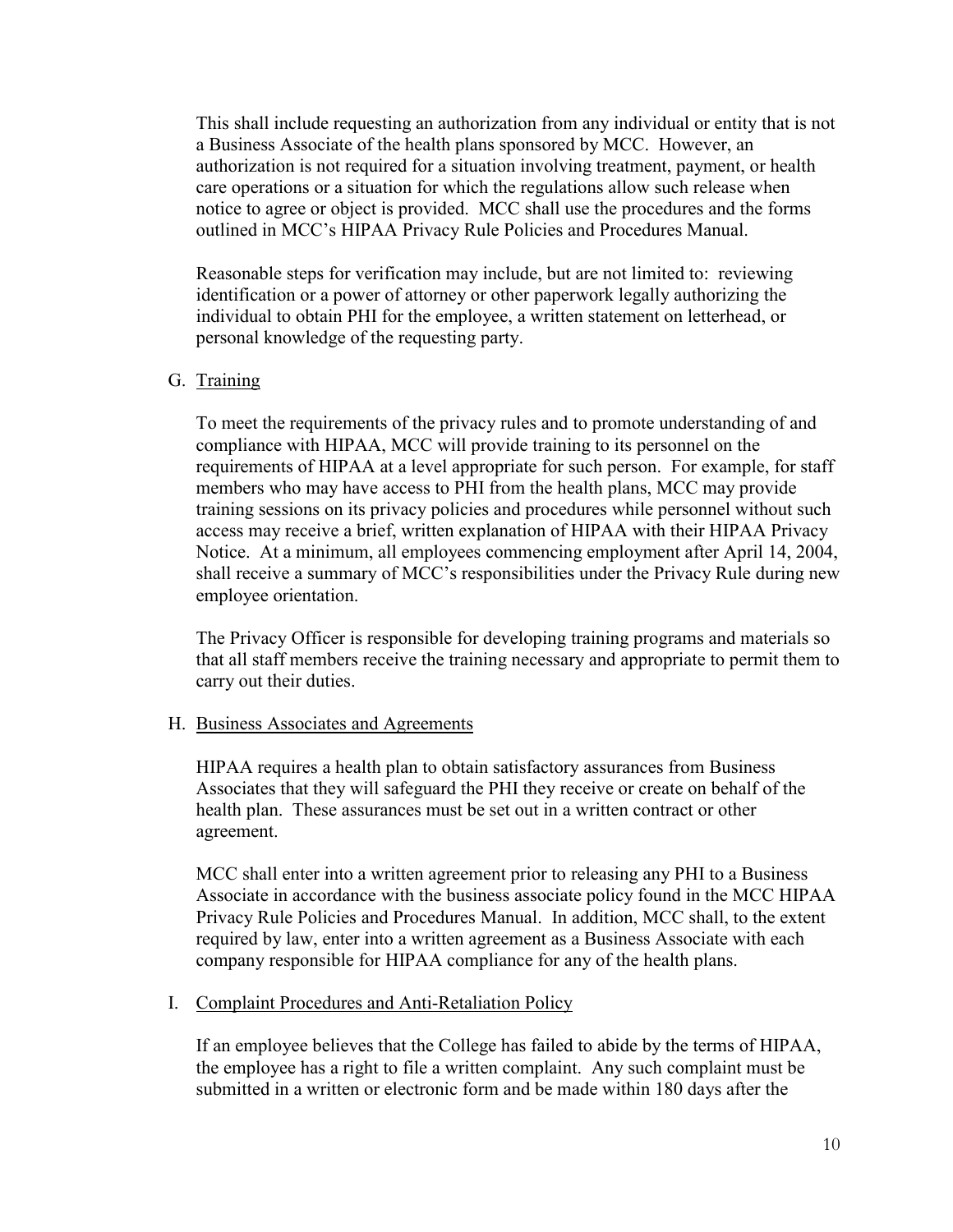employee becomes aware of the violation. The complaint must be submitted to the Contact Person for the Plan for any complaints with regard to a violation of HIPAA, this Procedures Memorandum, or MCC's HIPAA Privacy Rule Policies and Procedures Manual.

The Privacy Officer is responsible for creating and maintaining the process for individuals to lodge complaints about MCC's HIPAA Privacy Rule Policies and Procedures Manual, this Procedures Memorandum, or any other HIPAA documentation; compliance with such HIPAA documentation; or compliance with the privacy rules themselves. Under such policy, the College forbids any intimidation of, threats to, coercion of, discrimination against, or any other retaliatory action against individuals for exercising their rights, filing a complaint, participating in an investigation, or opposing any improper practice under HIPAA in connection with the health plans. Retaliation of any form will not be tolerated.

## 3. Implementation Actions and Responsibilities

A. Responsibilities of the Privacy Officer and Contact Person

The Privacy Officer is responsible for the development and implementation of MCC's HIPPA policies and procedures relating to privacy, including, but not limited to this Procedures Memorandum and MCC's HIPAA Privacy Rule Policies and Procedures Manual. The Privacy Officer shall do the following:

- 1) Develop, implement, and maintain MCC's HIPAA Privacy Rule Policies and Procedures Manual, including, but not limited to, ensuring that the HIPAA Privacy Notice adequately informs plan participants of their rights and responsibilities and of the use and disclosure policies and designing and updating authorization forms and any standard forms developed or used for HIPAA compliance;
- 2) Oversee on-going compliance with HIPAA procedures and policies;
- 3) Develop training schedules and programs (written and otherwise) to ensure that all personnel receive the training necessary and appropriate to permit them to carry out their functions within MCC;
- 4) Prepare and maintain all documentation and records required in connection with HIPAA; and
- 5) Prepare and implement procedures for HIPAA related complaints.

The Human Resources Office will serve as the contact for personnel who have questions, concerns, or complaints about the privacy of their PHI and to report any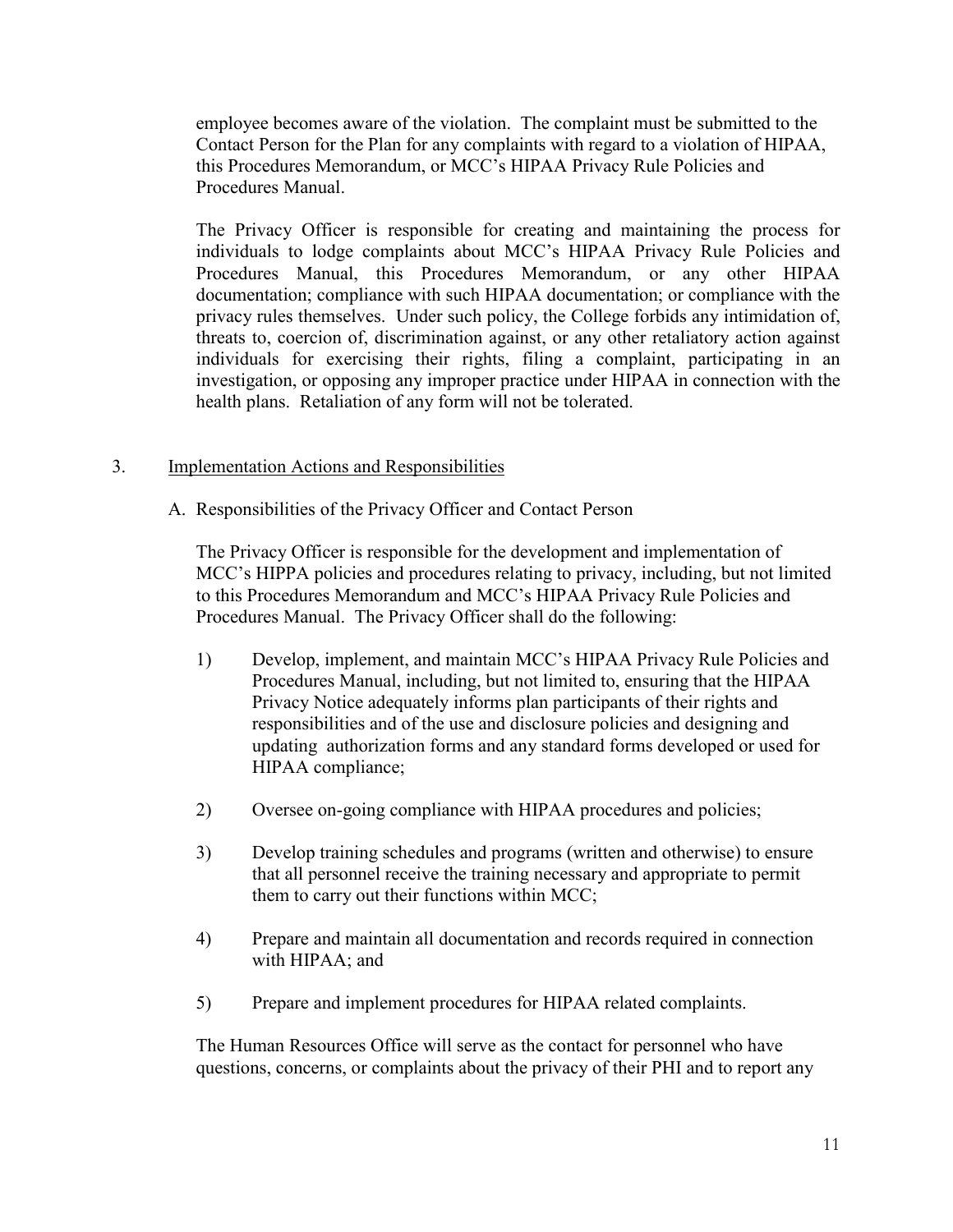violation of HIPAA, this Procedures Memorandum, or MCC's HIPAA Privacy Rule Policies and Procedures Manual.

B. Technical and Physical Safeguards

The Privacy Officer will establish on behalf of the health plans appropriate technical and physical safeguards to prevent PHI from intentional or unintentional use or disclosure in violation of HIPAA's requirements. These safeguards may include limiting electronic access (i.e., computer firewalls) and physical access (i.e., locked doors and file cabinets with keys limited to key personnel) to ensure that only authorized employees will have access to PHI.

C. Responsibilities of College Personnel

The College will not tolerate a violation of an employee's privacy as protected under HIPAA and this Procedures Memorandum. All College personnel are responsible for respecting the privacy of their coworkers and avoiding violations of HIPAA. In addition, all personnel are required to cooperate with any investigation or audit of the health plans with regard to compliance with the HIPAA privacy rules.

Supervisors and administrators are responsible for notifying the Human Resources Office immediately upon receiving a complaint or learning about any violation of HIPAA and for taking corrective actions promptly after consulting with the Privacy Officer to prevent any reoccurrence. After notifying the Human Resources Office, supervisors and administrators shall not engage in any investigation of the complaint or violation. No supervisor or administrator shall discourage or obstruct any employee from filing a complaint or reporting a violation of HIPAA, this Procedures Memorandum, or MCC's HIPAA Privacy Rule Policies and Procedures Manual.

D. Penalties for Violating HIPAA Privacy

If an employee violates HIPAA or this Procedures Memorandum and/or uses or discloses PHI in a manner that violates MCC's HIPAA Privacy Rule Policies and Procedures Manual or any comparable procedures and/or policies established for the health plans, the employee will be subject to appropriate discipline or corrective action, including, but not limited to, oral or written clarification of expectations, oral or written reprimand, probation, transfer, paid or unpaid suspension, and/or termination of employment.

# 4. Other HIPPA Matters

In addition to the matters discussed in Parts  $I$  – III, the privacy rules under HIPAA may impact other aspects of the College's business and activities. For example, the activities of the health-related educational programs of the College (to the extent students become involved in the provision of health care to individuals or otherwise receive health